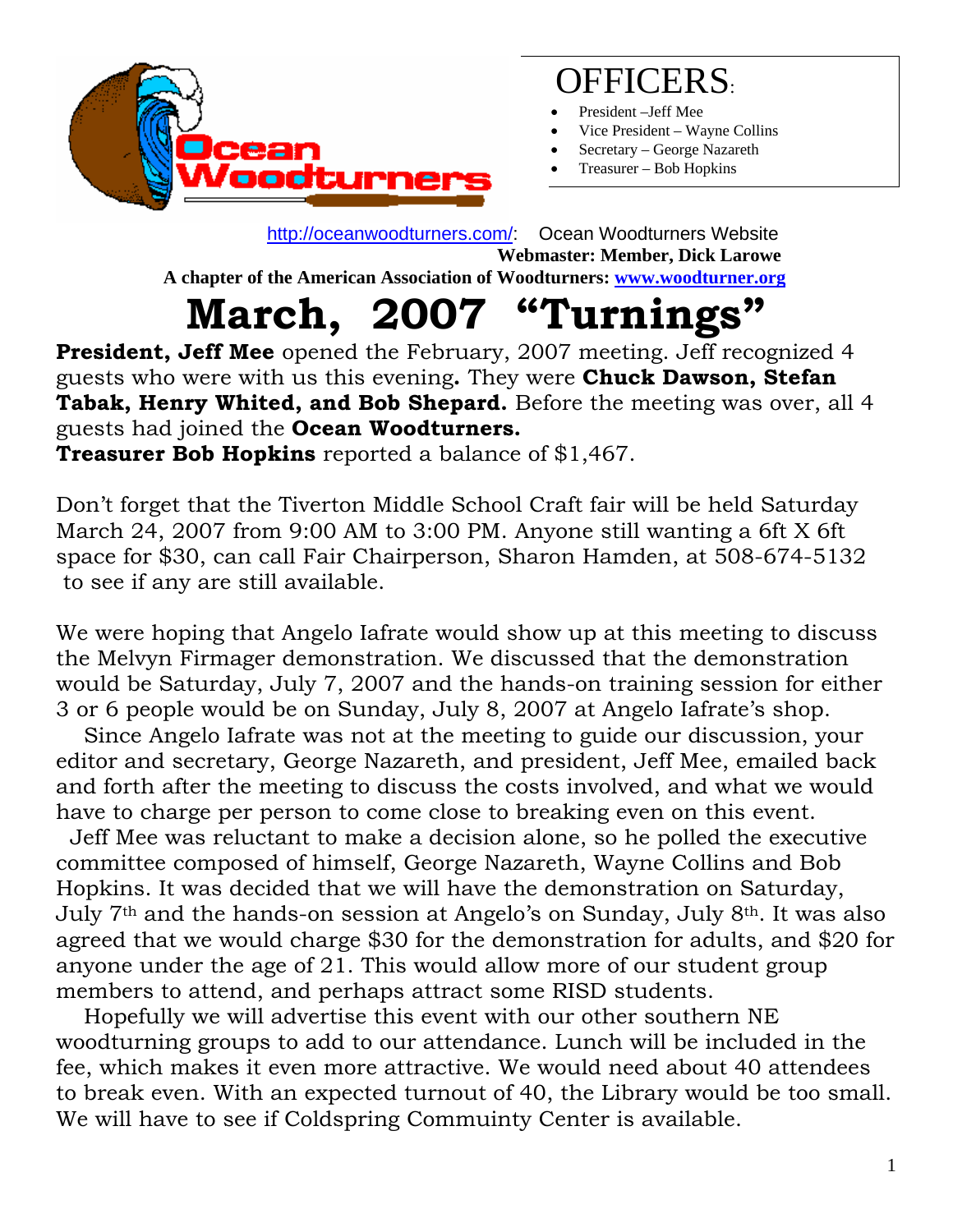Past President, Mike Murray, who is on the Steering Committee of the Yankee Woodturning Symposium, stated that the Symposium still is in need of more volunteers for the June 1-3, 2007 event at Wesleyan University in Middletown CT.

At the next meeting on March 15, 2007, there will be a detailed discussion about the "Open Shops" meeting that will replace our April 19, 2007 regular meeting. At least three members will open their shops up for members who want to learn a specific skill. At the next meeting, we will know which members will be hosting groups who want to learn a new skill. This is a new concept that we are trying. If this proves to be popular, we may have similar "open shop" meetings in the future.

Each member will be able to choose the "open shop" he/she wants to attend.

### **Demonstration**

**George Nazareth** gave a talk on Segmented Woodturning, as he does it. The entire outline of my talk would take up too much room in this newsletter, so it is available on our website:

www.oceanwoodturners.com Those who do not have computers, might ask a

friend or relative who does have a computer, to print it out for them from our website. I was very pleased personally, with the reception given by the membership to my talk.

#### **A happy George Nazareth during his discussion**

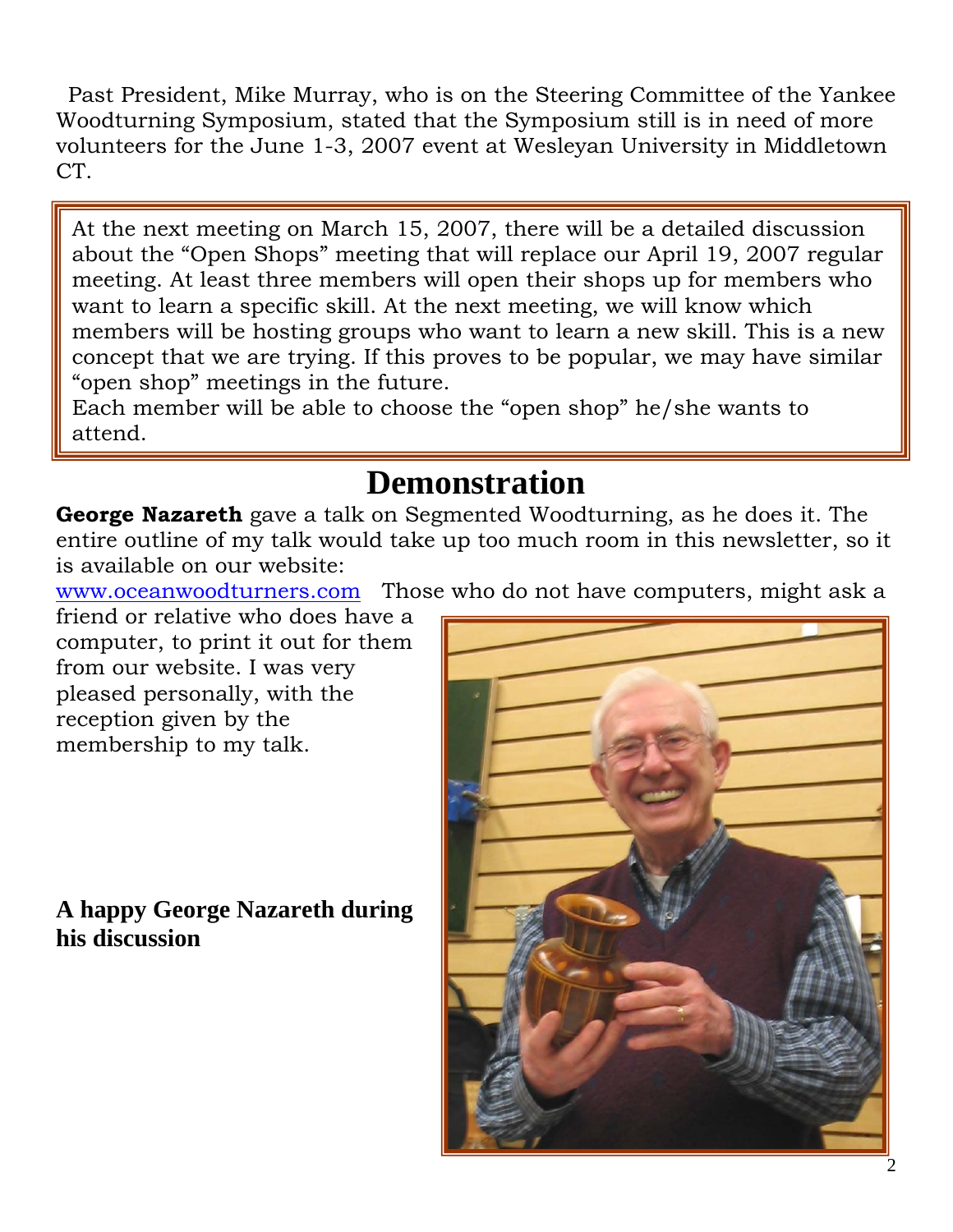## **Show and Tell**



**L to R Mike Murray- natural- edge platter, Ron Bachand-2 laminated candlesticks, David Barwise- 2 candlesticks and a cactus holder, George Nazareth- a segmented vase, Earl Randall- a natural-edged bowl and a pen, Jeff Mee- a bowl to left of pen, 2 natural-edge bowls and 1 hidden behind a bowl, Richard Murphy- a lidded box, Mickey Goodman- 2 pierced bowls ( in back), Stefan Tabek- a shallow bowl.** 



**Ron Bachand holding 2 laminated Earl Randall holding a nat.edged Candlesticks** Bowl

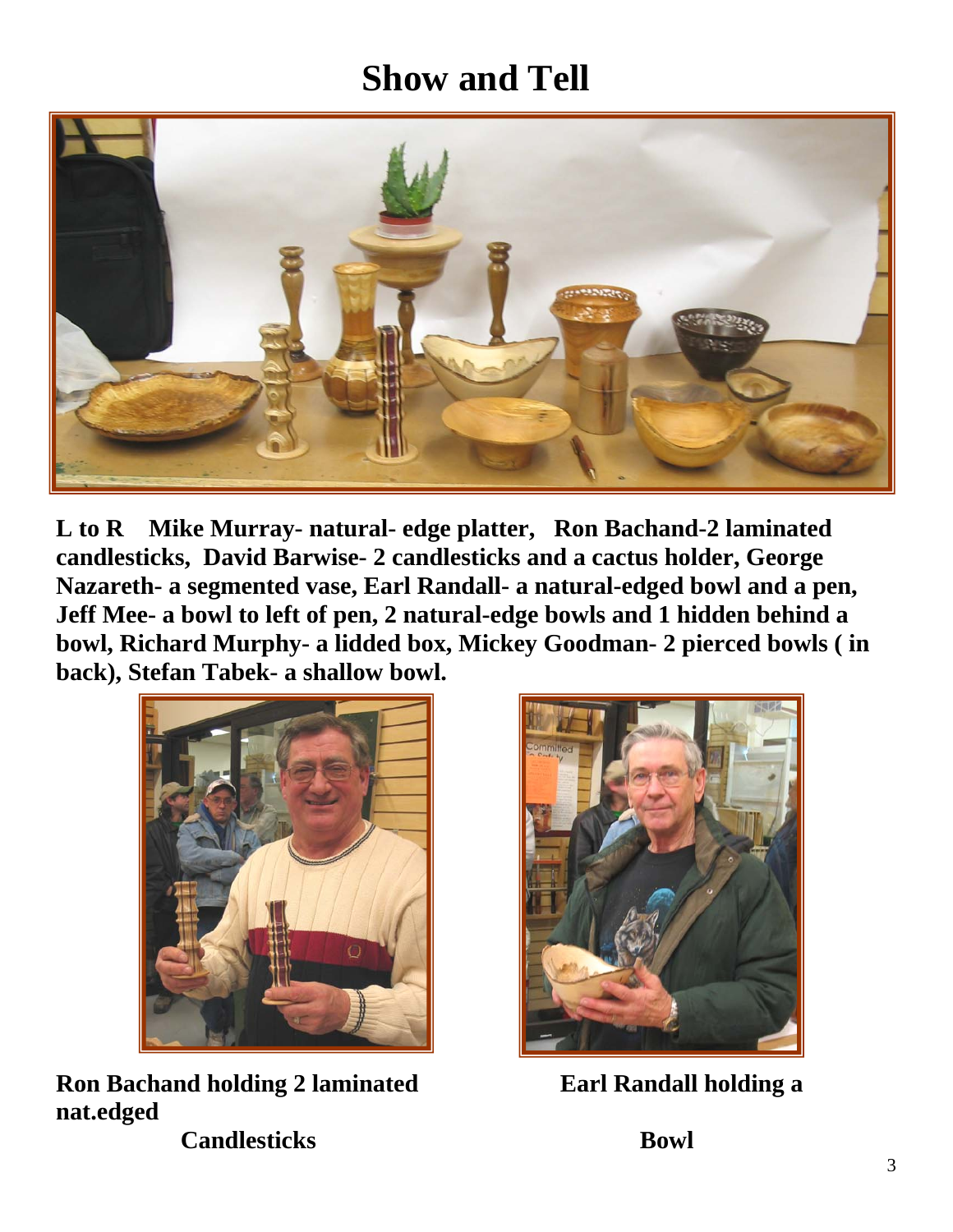

**David Barwise behind his beautiful Stefan Tabek proudly holding his turnings bowl** 



# **Yankee Woodturning Symposium**

http://www.yankeewoodturningsymposium.org/



**June 1-3, 2007 Wesleyan University, Exley Science Center, Middletown, CT**

**Demonstrators:**

**Mark St.Leger, Jean-Francois Escoulen, Jimmy Clews, Bob Rosand, Mark Sifiri, Johannes Michaelson, Beth Ireland, Angelo Iafrate, and Michael Hosaluk. Also local turners Al Czelecz and Norm Mancuso. GrahamOaks of NH will demonstrate for the youth group.**